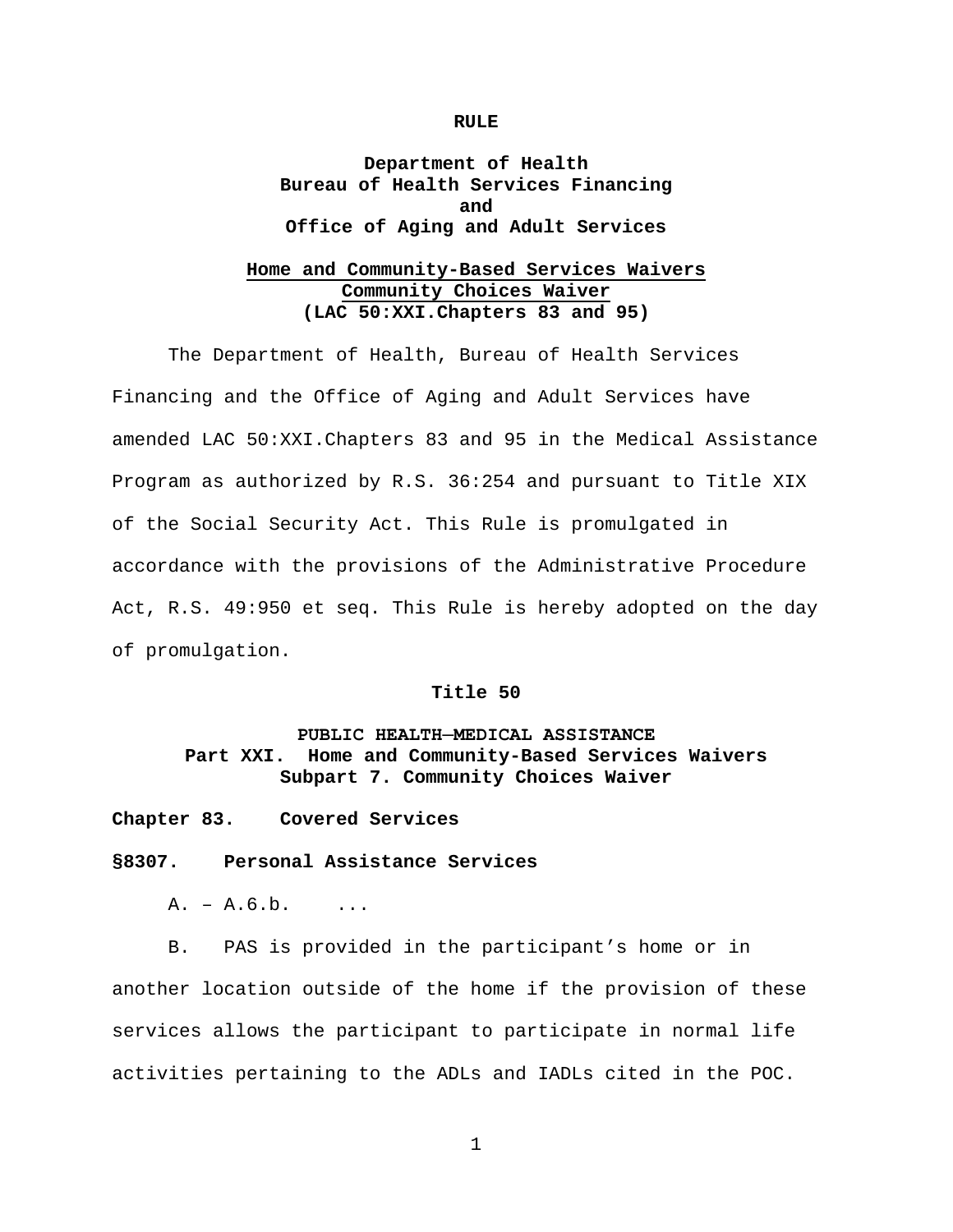IADLs may not be performed in the participant's home when the participant is absent from the home unless it is approved by OAAS or its designee on a case-by-case basis. There shall be no duplication of services. PAS may not be provided while the participant is admitted to or attending a program which provides in-home assistance with ADLs or IADLs or while attending or admitted to a program or setting where such assistance is provided.

 $C. - D.8. ...$ 

E. PAS may be provided by one worker for up to three waiver participants who live together and who have a common direct service provider. Waiver participants may share PAS staff when agreed to by the participants and as long as the health and welfare of each participant can be reasonably assured. Shared PAS is to be reflected in the POC of each participant. Reimbursement rates shall be adjusted accordingly.

 $F. - I.6.$ ...

J. Participants are not permitted to receive PAS while living in a home or property owned, operated, or controlled by an owner, operator, agent, or employee of a licensed provider of long-term care services and providers are prohibited from providing and billing for services under these circumstances. Participants may not live in the home of their direct support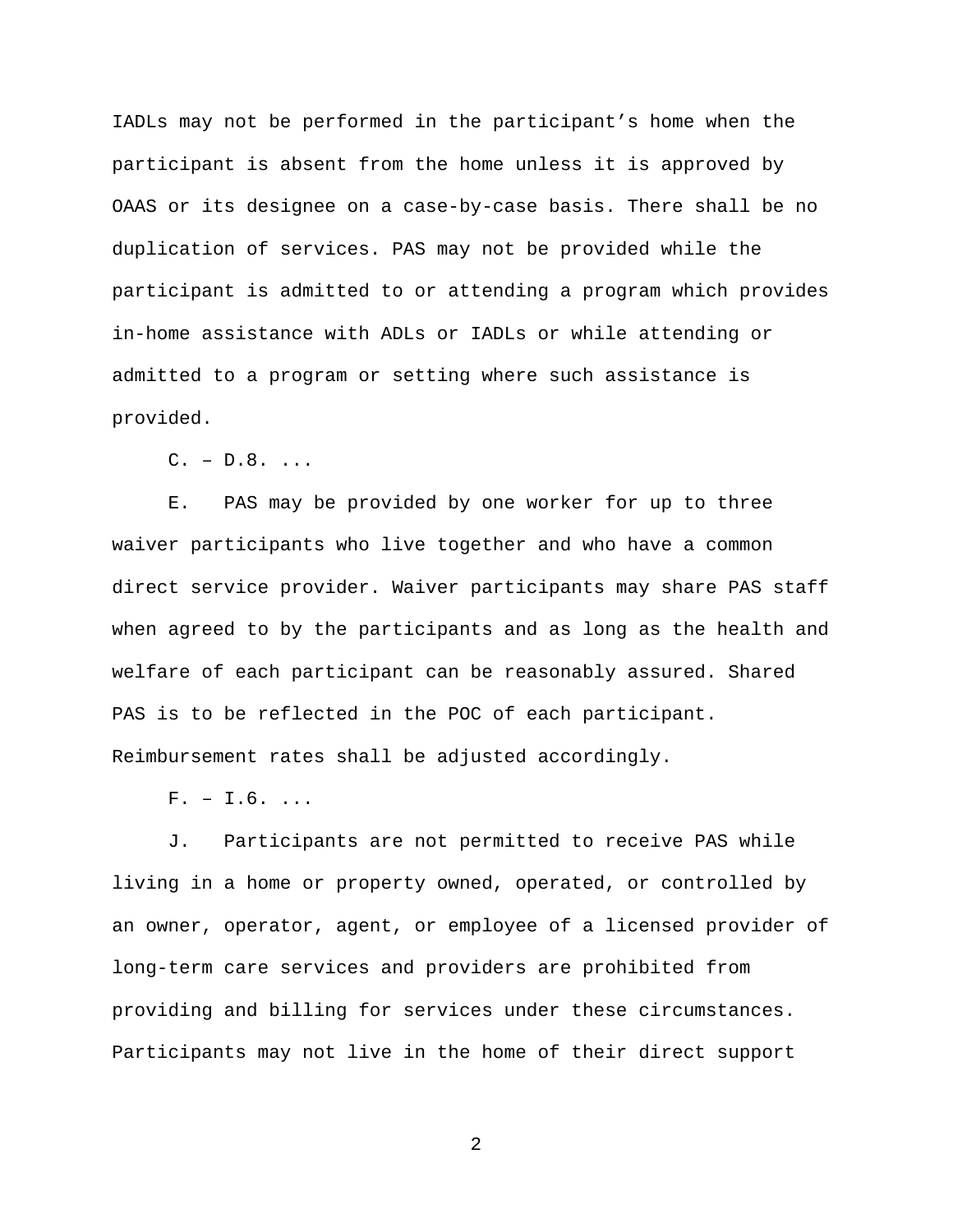worker unless the direct support worker is related to, and it is the choice of, the participant.

 $J.1. - K.$ ...

AUTHORITY NOTE: Promulgated in accordance with R.S. 36:254 and Title XIX of the Social Security Act.

HISTORICAL NOTE: Promulgated by the Department of Health and Hospitals, Bureau of Health Services Financing and the Office of Aging and Adult Services, LR 37:3519 (December 2011), amended LR 39:320 (February 2013), LR 39:1778 (July 2013), LR 40:791 (April 2014), amended by the Department of Health, Bureau of Health Services Financing and the Office of Aging and Adult Services, LR 44:1898 (October 2018), LR 47:

#### **§8323. Skilled Maintenance Therapy**

A. ...

B. Skilled maintenance therapy services include physical therapy, occupational therapy, and speech and language therapy.

C. Therapy services provided to participants are not necessarily tied to an episode of illness or injury and instead focus primarily on the participant's functional need for maintenance of, or reducing the decline in, the participant's ability to carry out activities of daily living.

 $D. - F.3.i.$  ...

4. - 4.g. Repealed.

G. – H. ...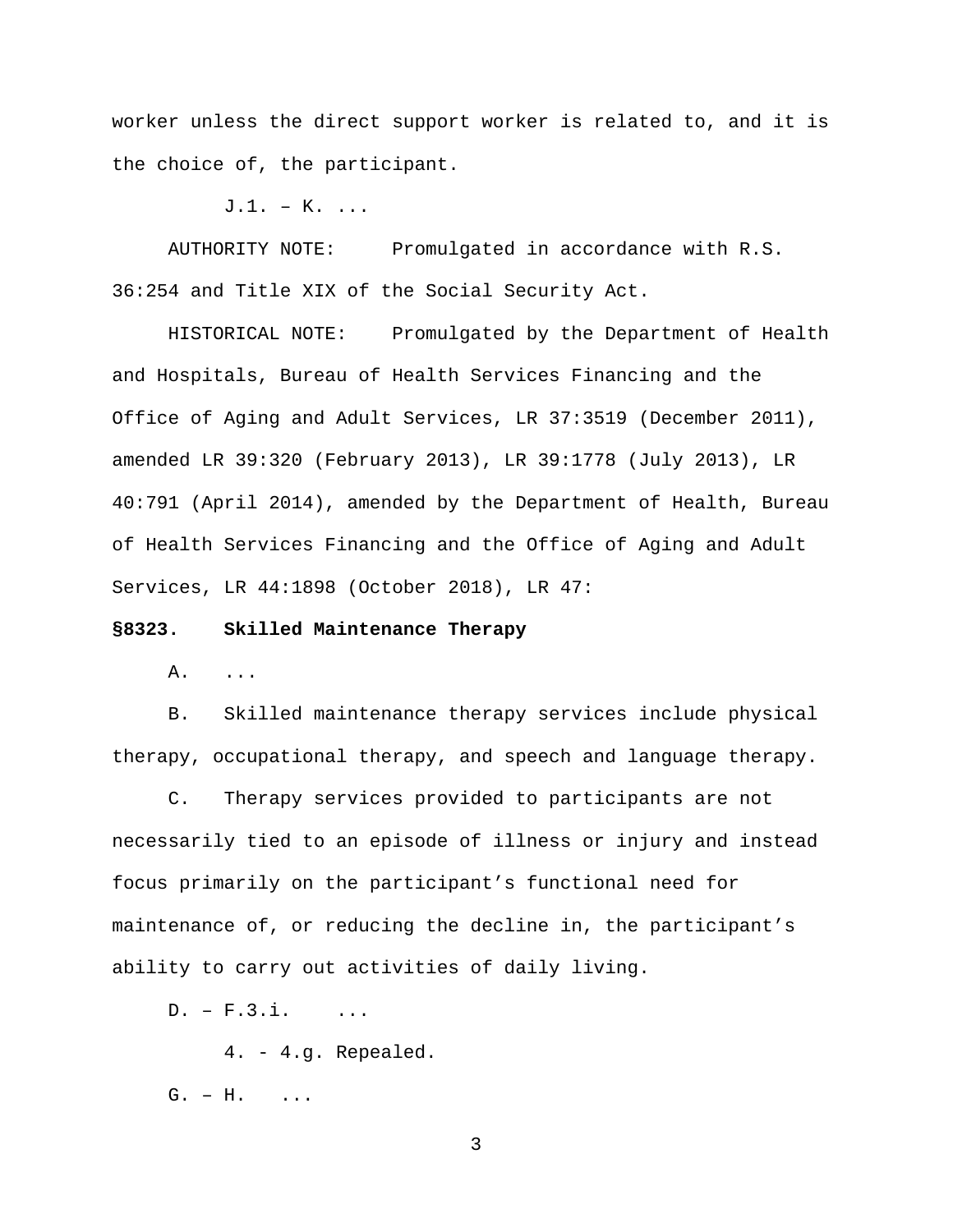AUTHORITY NOTE: Promulgated in accordance with R.S. 36:254 and Title XIX of the Social Security Act.

HISTORICAL NOTE: Promulgated by the Department of Health and Hospitals, Bureau of Health Services Financing and the Office of Aging and Adult Services, LR 37:3522 (December 2011), amended LR 39:321 (February 2013), amended by the Department of Health, Bureau of Health Services Financing and the Office of Aging and Adult Services, LR 44:1899 (October 2018), LR 47:

#### **Chapter 95. Reimbursement**

#### **§9501. Reimbursement and Rate Requirements**

 $A. - F.$ 

G. The minimum hourly rate paid to direct support professionals shall be at least the current federal or state minimum hourly rate.

H. The state has the authority to set and change provider rates and/or provide lump sum payments to providers based upon funds allocated by the legislature.

AUTHORITY NOTE: Promulgated in accordance with R.S. 36:254 and Title XIX of the Social Security Act.

HISTORICAL NOTE: Promulgated by the Department of Health and Hospitals, Bureau of Health Services Financing and the Office of Aging and Adult Services, LR 37:3525 (December 2011), amended LR 39:322 (February 2013), LR 39:508, 508 (March 2013), repromulgated LR 39:1048 (April 2013), amended LR 39:1779 (July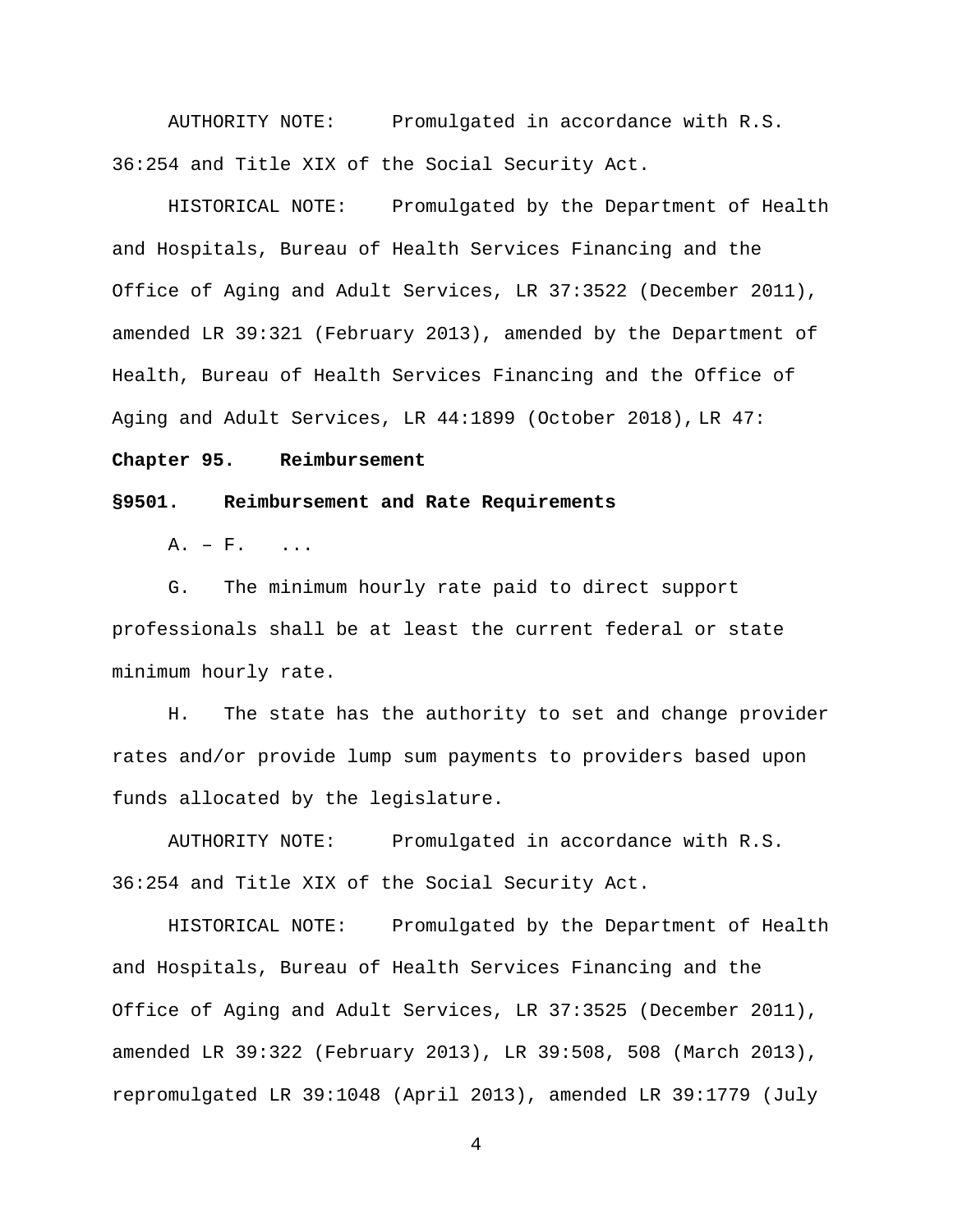2013), LR 40:793 (April 2014), LR 42:897 (June 2016), amended by the Department of Health, Bureau of Health Services Financing and the Office of Aging and Adult Services, LR 44:1902 (October 2018), LR 47:

# **§9503. Direct Support Professionals Wage Enhancement** Repealed.

AUTHORITY NOTE: Promulgated in accordance with R.S. 36:254 and Title XIX of the Social Security Act.

HISTORICAL NOTE: Promulgated by the Department of Health and Hospitals, Bureau of Health Services Financing and the Office of Aging and Adult Services, LR 37:3525 (December 2011), amended LR 39:323 (February 2013), repealed by the Department of Health, Bureau of Health Services Financing and the Office of Aging and Adult Services, LR 47:

Implementation of the provisions of this Rule may be contingent upon the approval of the U.S. Department of Health and Human Services, Centers for Medicare and Medicaid Services (CMS), if it is determined that submission to CMS for review and approval is required.

Dr. Courtney N. Phillips

#### Secretary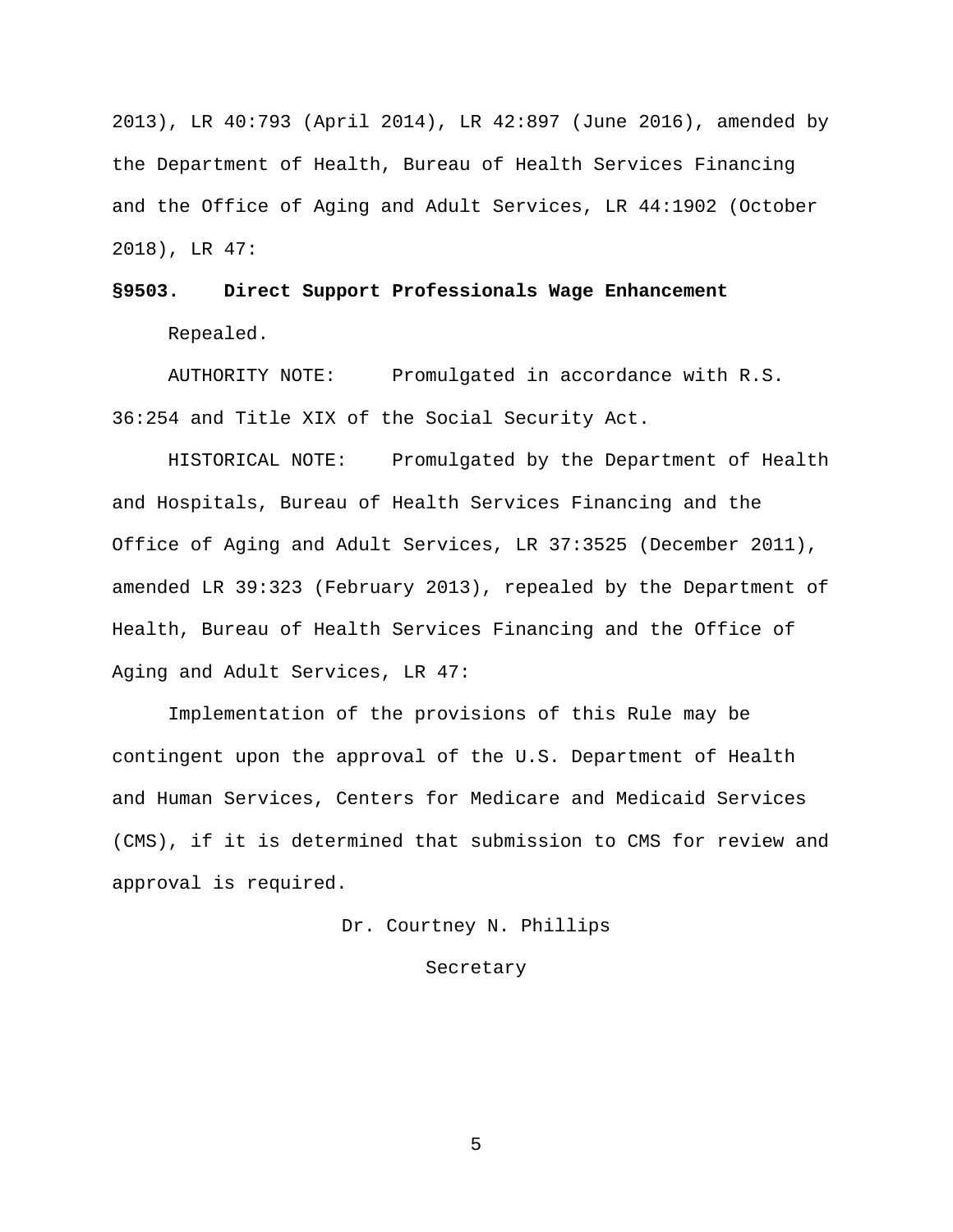#### **RULE**

# **Department of Health Bureau of Health Services Financing and Office of Aging and Adult Services**

# **Home and Community-Based Services Waivers Support Coordination Standards for Participation (LAC 50:XXI.501)**

The Department of Health, Bureau of Health Services Financing and the Office of Aging and Adult Services have amended LAC 50:XXI.501 in the Medical Assistance Program as authorized by R.S. 36:254 and pursuant to Title XIX of the Social Security Act. This Rule is promulgated in accordance with the provisions of the Administrative Procedure Act, R.S. 49:950 et seq. This Rule is hereby adopted on the day of promulgation.

## **Title 50**

# **PUBLIC HEALTH-MEDICAL ASSISTANCE Part XXI. Home and Community-Based Services Subpart 1. General Provisions**

**Chapter 5. Support Coordination Standards for Participation for Office of Aging and Adult Services Waiver Programs**

**Subchapter A. General Provisions**

**§501. Introduction**

A. The Department of Health (LDH) establishes these minimum standards for participation which provides the core requirements for support coordination services provided under home and community-based services waiver programs administered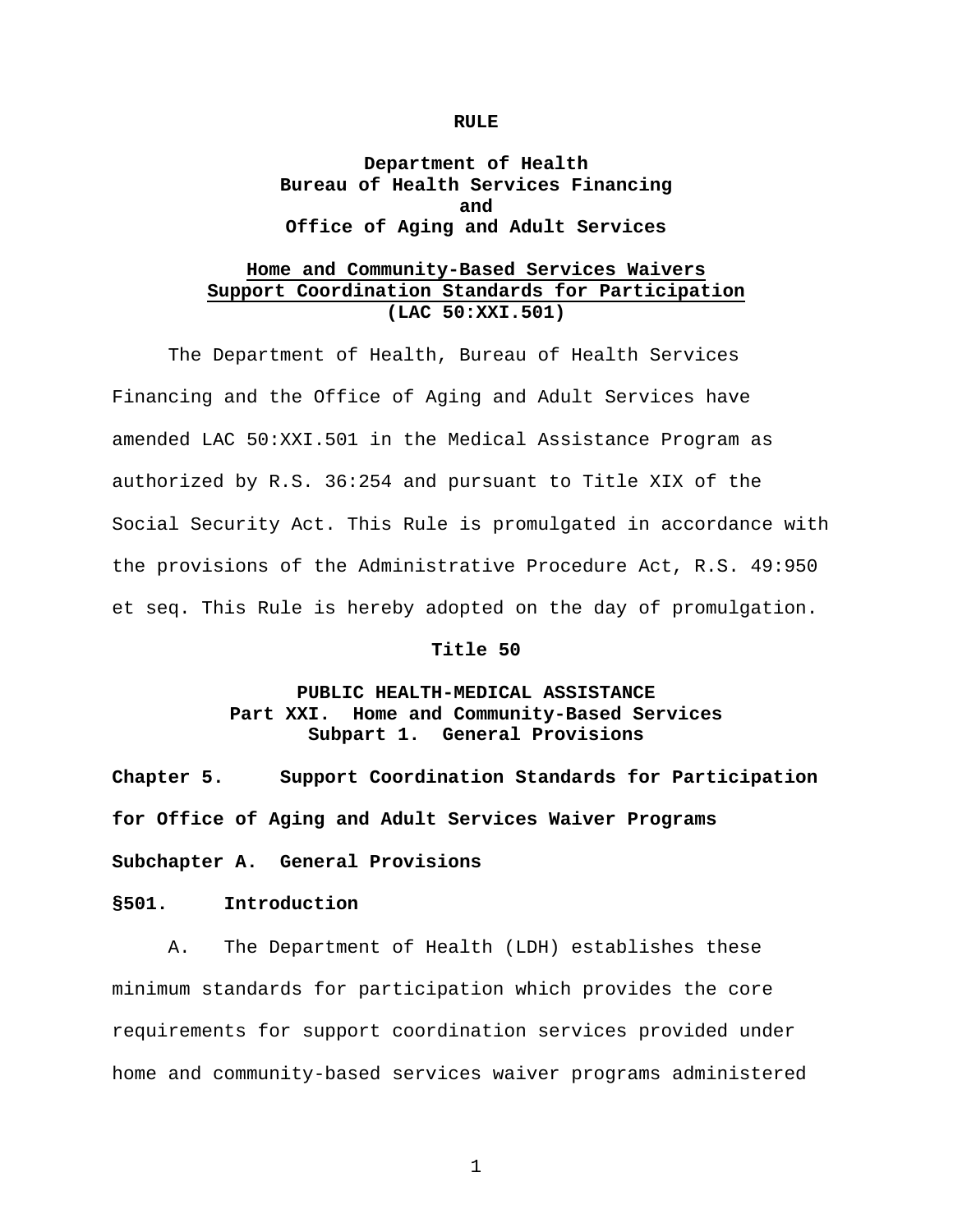by the Office of Aging and Adult Services (OAAS). OAAS must determine the adequacy of quality and protection of waiver participants in accordance with the provisions of these standards.

 $B. - C.$  ...

D. If, in the judgement of OAAS, application of the requirements stated in these standards would be impractical in a specified case; such requirements may be modified by the OAAS assistant secretary to allow alternative arrangements that will secure as nearly equivalent provision of services as is practical. In no case will the modification afford less quality or protection, in the judgement of OAAS, than that which would be provided with compliance of the provisions contained in these standards.

1. Requirement modifications may be reviewed by the OAAS assistant secretary and either continued or canceled.

E. If a support coordination agency fails to comply with their requirements as a certified support coordination agency and/or requests assistance from OAAS, OAAS may temporarily perform the mandatory duties of the support coordination agency to ensure the continuity of the participants' services and the participants' health and welfare. The support coordination agency shall not be reimbursed for support coordination duties performed by OAAS.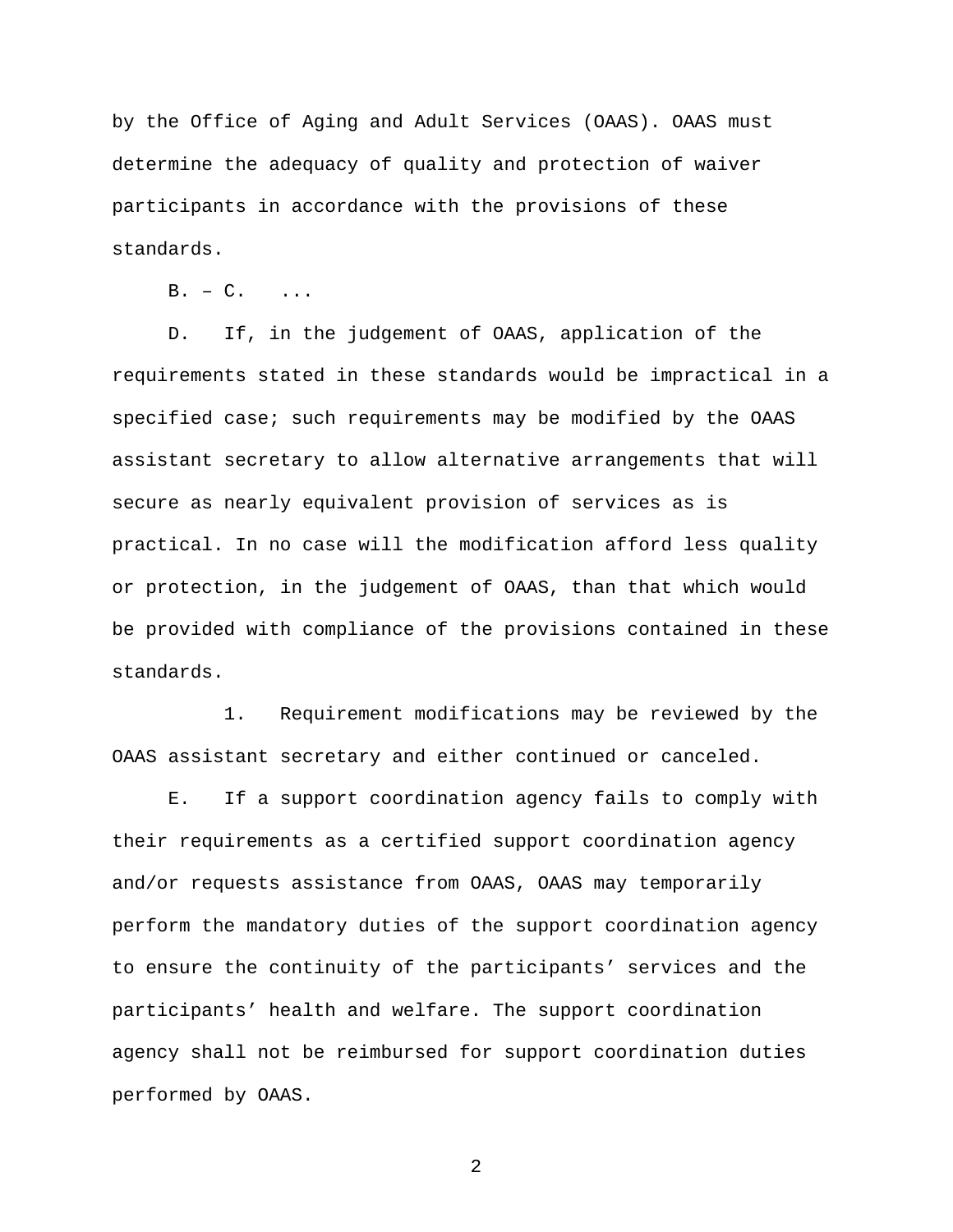1. Repealed.

AUTHORITY NOTE: Promulgated in accordance with R.S. 36:254.

HISTORICAL NOTE: Promulgated by the Department of Health and Hospitals, Bureau of Health Services Financing and the Office of Aging and Adult Services, LR 39:3086 (November 2013), amended by the Department of Health, Bureau of Health Services Financing and the Office of Aging and Adult Services, LR 47:

Implementation of the provisions of this Rule may be contingent upon the approval of the U.S. Department of Health and Human Services, Centers for Medicare and Medicaid Services (CMS), if it is determined that submission to CMS for review and approval is required.

Dr. Courtney N. Phillips

#### Secretary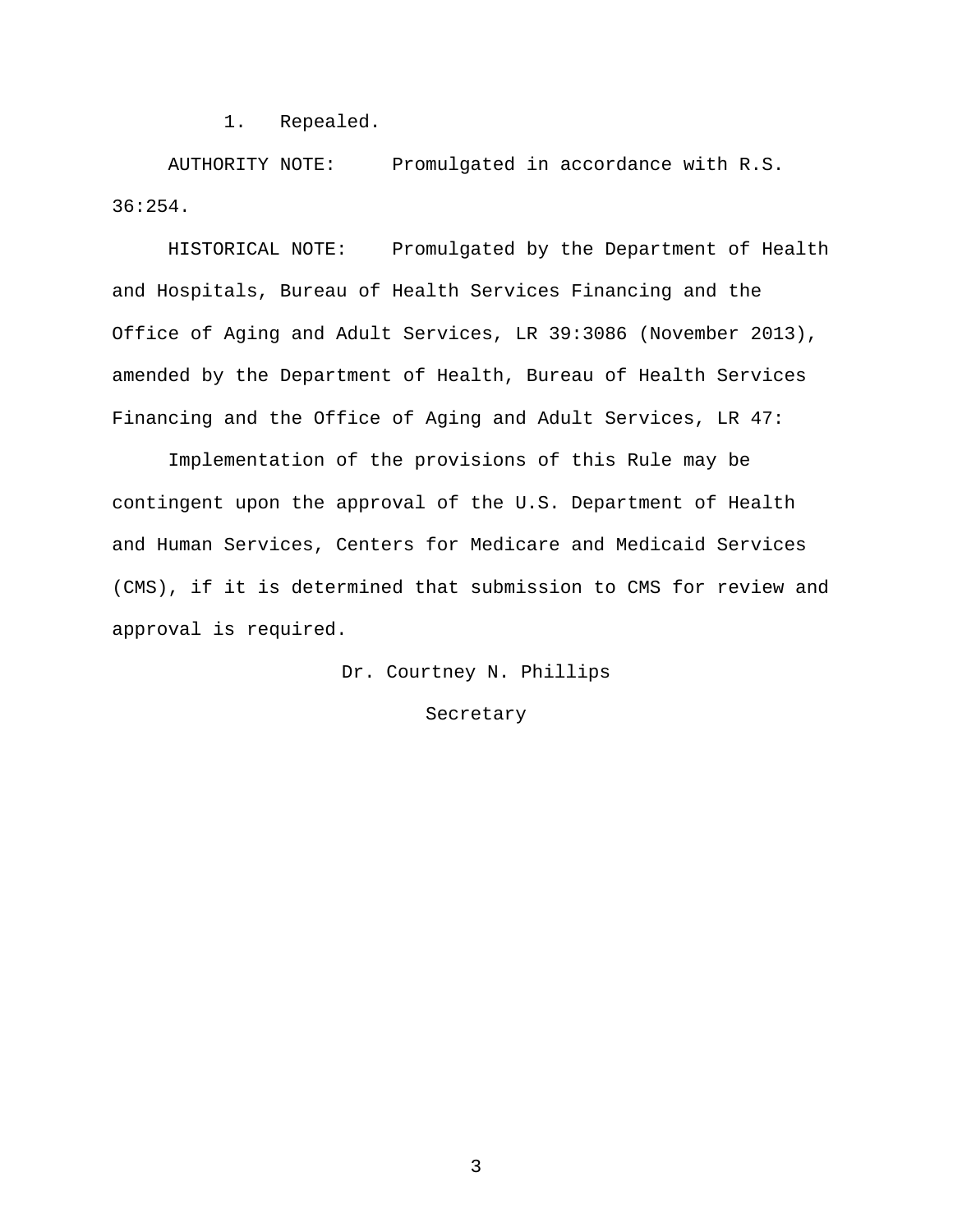#### **RULE**

## **Department of Health Bureau of Health Services Financing**

## **Reimbursement for Vaccine Administration During a Declared Public Health Emergency (LAC 50:IX.8305,8505,15113 and XXIX.Chapter 9)**

The Department of Health, Bureau of Health Services Financing has amended LAC 50:IX.8305, §8505, §15113, and XXIX.Chapter 9 in the Medical Assistance Program as authorized by R.S. 36:254 and pursuant to Title XIX of the Social Security Act. This Rule is promulgated in accordance with the provisions of the Administrative Procedure Act, R.S. 49:950 et seq. This Rule is hereby adopted on the day of promulgation.

# **Title 50**

# **PUBLIC HEALTH-MEDICAL ASSISTANCE** Professional Services Program **Subpart 7. Immunizations**

#### **Chapter 83. Children's Immunizations**

#### **§8305. Reimbursement Methodology**

 $A. - C.1.$ ...

D. Administration of vaccines related to a declared public health emergency shall be reimbursed at up to 100 percent of the Louisiana Region 99 Medicare rate for the duration deemed necessary by the Medicaid Program to ensure access. If providers are required to purchase vaccines, the vaccines will be reimbursed.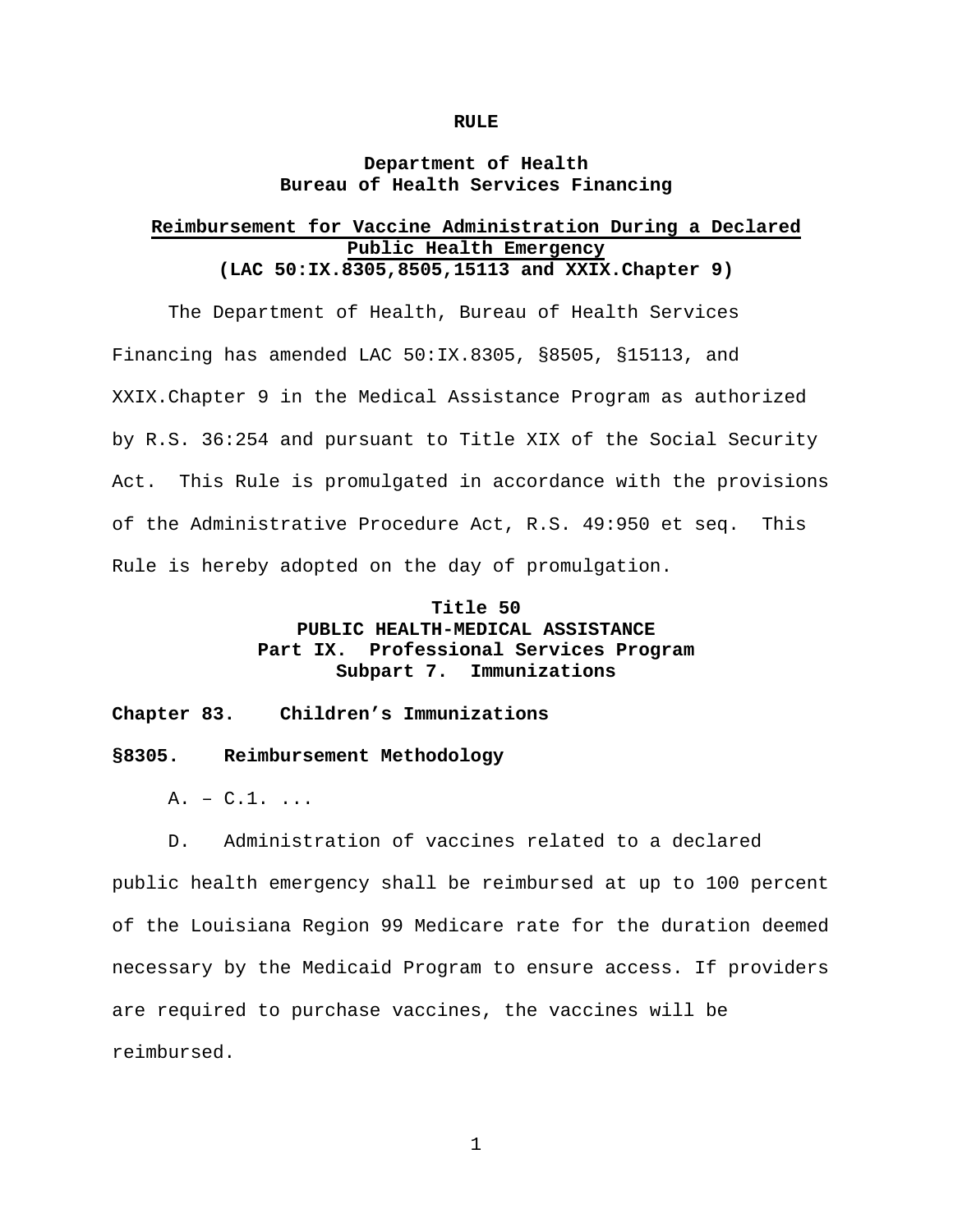AUTHORITY NOTE: Promulgated in accordance with R.S. 36:254 and Title XIX of the Social Security Act.

HISTORICAL NOTE: Promulgated by the Department of Health and Hospitals, Office of the Secretary, Bureau of Health Services Financing, LR 35:71 (January 2009), amended by the Department of Health and Hospitals, Bureau of Health Services Financing and the Office of Public Health, LR 39:96 (January 2013), amended by the Department of Health and Hospitals, Bureau of Health Services Financing, LR 41:1289 (July 2015), amended by the Department of Health, Bureau of Health Services Financing LR 47:49 (January 2021), LR 47:

**Chapter 85. Adult Immunizations**

#### **§8505. Reimbursement Methodology**

 $A. - C.$  ...

D. Administration of vaccines related to a declared public health emergency shall be reimbursed at up to 100 percent of the Louisiana Region 99 Medicare rate for the duration deemed necessary by the Medicaid Program to ensure access. If providers are required to purchase vaccines, the vaccines will be reimbursed.

AUTHORITY NOTE: Promulgated in accordance with R.S. 36:254 and Title XIX of the Social Security Act.

HISTORICAL NOTE: Promulgated by the Department of Health and Hospitals, Bureau of Health Services Financing and the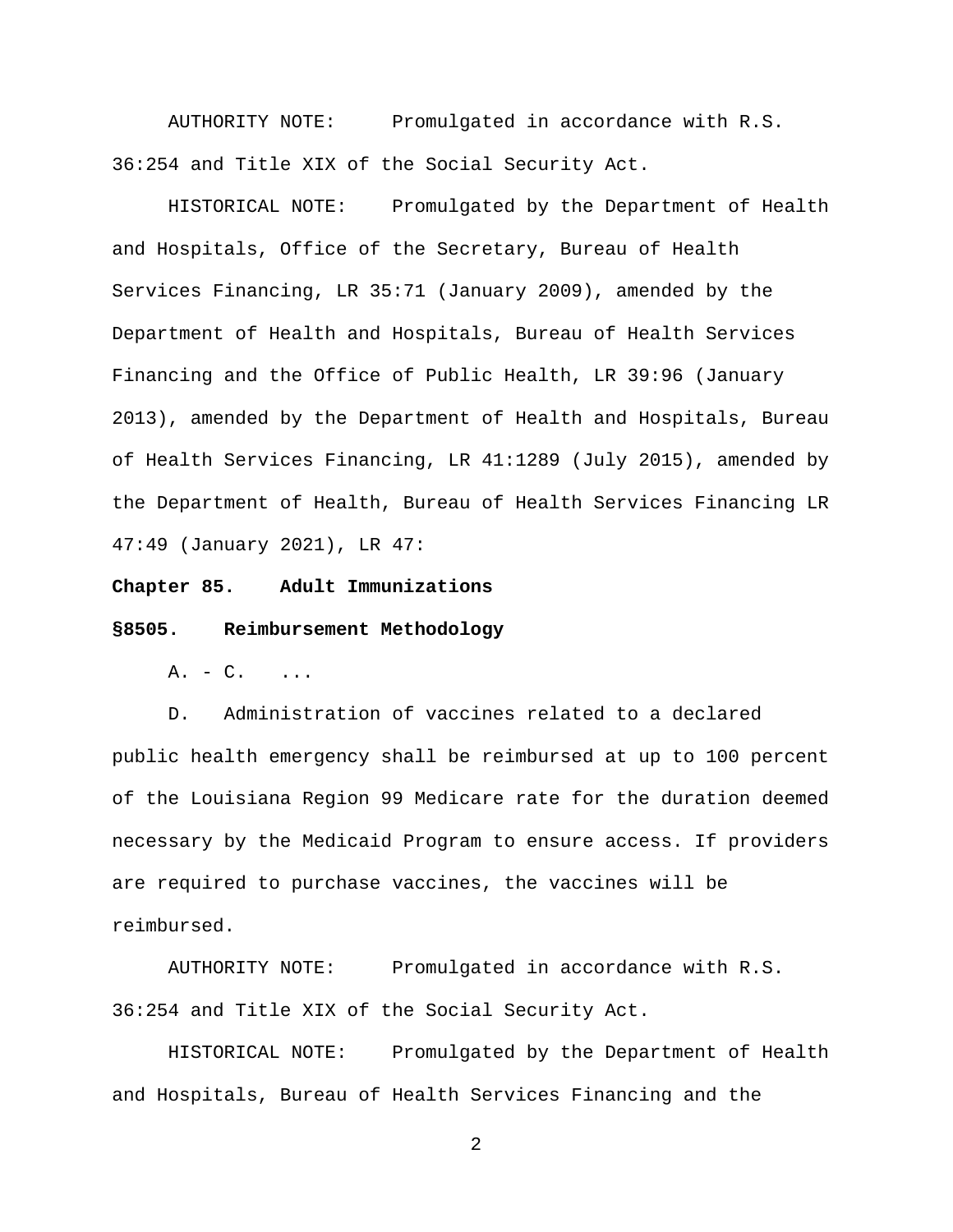Office of Public Health, LR 39:97 (January 2013), amended by the Department of Health and Hospitals, Bureau of Health Services Financing, LR 41:1290 (July 2015), amended by the Department of Health, Bureau of Health Services Financing LR 47:50 (January 2021), LR 47:

**Chapter 151. Reimbursement Methodology**

**Subchapter B. Physician Services**

**§15113. Reimbursement Methodology**

A. – N. ...

O. Administration of treatments related to a declared public health emergency shall be reimbursed at up to 100 percent of the Louisiana Region 99 Medicare rate for the duration deemed necessary by the Medicaid Program to ensure access.

AUTHORITY NOTE: Promulgated in accordance with R.S.36:254 and Title XIX of the Social Security Act.

HISTORICAL NOTE: Promulgated by the Department of Health and Hospitals, Bureau of Health Services Financing, LR 36:1252 (June 2010), amended LR 36:2282 (October 2010), LR 37:904 (March 2011), LR 39:3300, 3301 (December 2013), LR 41:541 (March 2015), LR 41:1119 (June 2015), LR 41:1291 (July 2015), amended by the Department of Health, Bureau of Health Services Financing, LR 44:62 (January 2018), LR 47:

#### **Part XXIX. Pharmacy**

## **Chapter 9. Methods of Payment**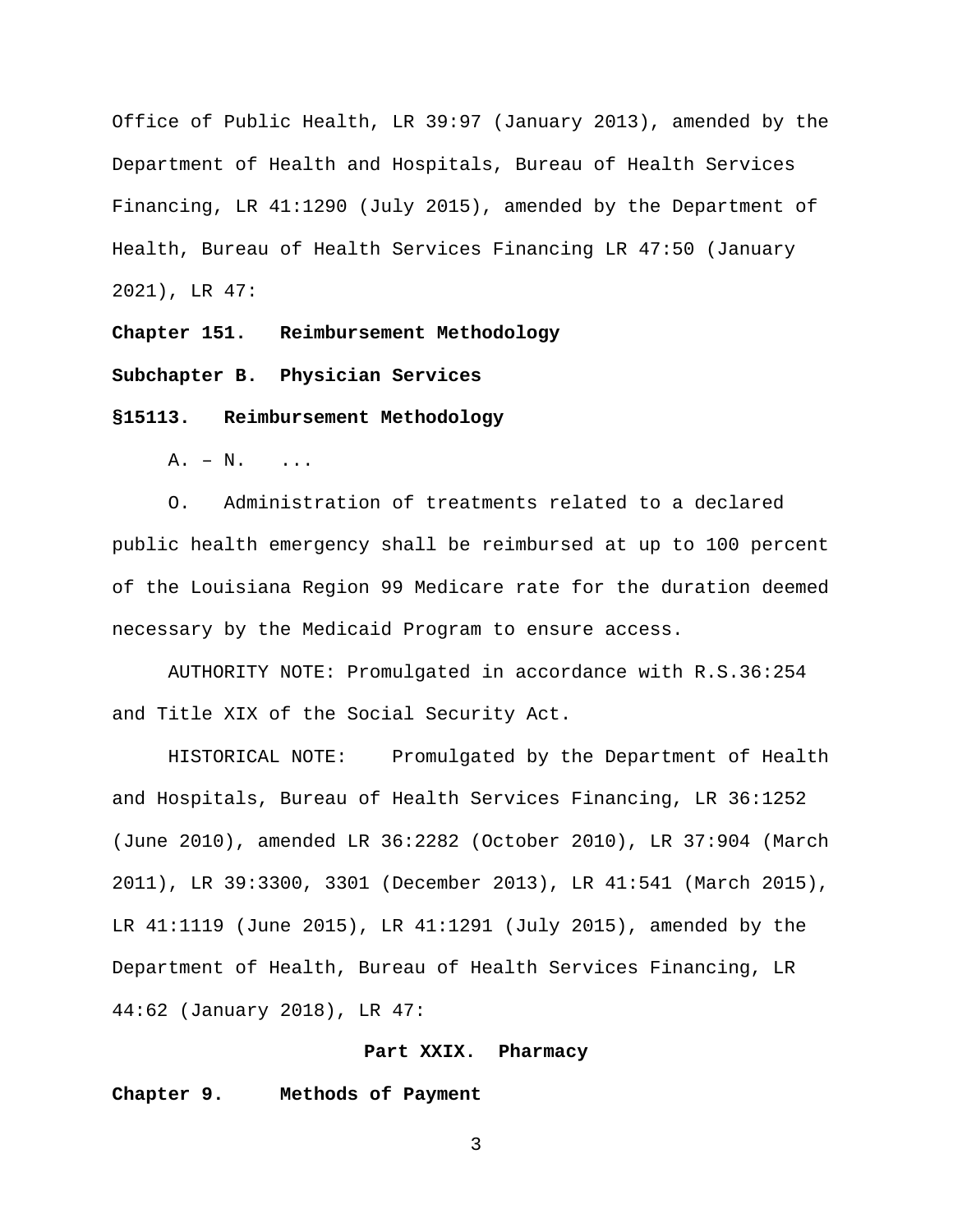### **Subchapter H. Vaccines**

#### **§991. Vaccine Administration Fees**

A. ...

B. Administration of vaccines related to a declared public health emergency shall be reimbursed at up to 100 percent of the Louisiana Region 99 Medicare rate for the duration deemed necessary by the Medicaid Program to ensure access. If providers are required to purchase vaccines, then the vaccines will be reimbursed.

AUTHORITY NOTE: Promulgated in accordance with R.S. 36:254 and Title XIX of the Social Security Act.

HISTORICAL NOTE: Promulgated by the Department of Health and Hospitals, Bureau of Health Services Financing, LR 36:1783 (August 2010), amended LR 40:82 (January 2014), amended by the Department of Health, Bureau of Health Services Financing, LR 43:1555 (August 2017), LR 46:345 (March 2020), LR 47:

## **§993. Vaccine Reimbursement**

A. Vaccines for beneficiaries aged 19 and over shall be reimbursed at wholesale acquisition cost (WAC) or billed charges, whichever is the lesser amount.

B. Vaccines related to a declared public health emergency shall not be reimbursed if furnished at no cost to providers. When providers are responsible for purchasing the vaccine, the Medicaid Program shall reimburse.